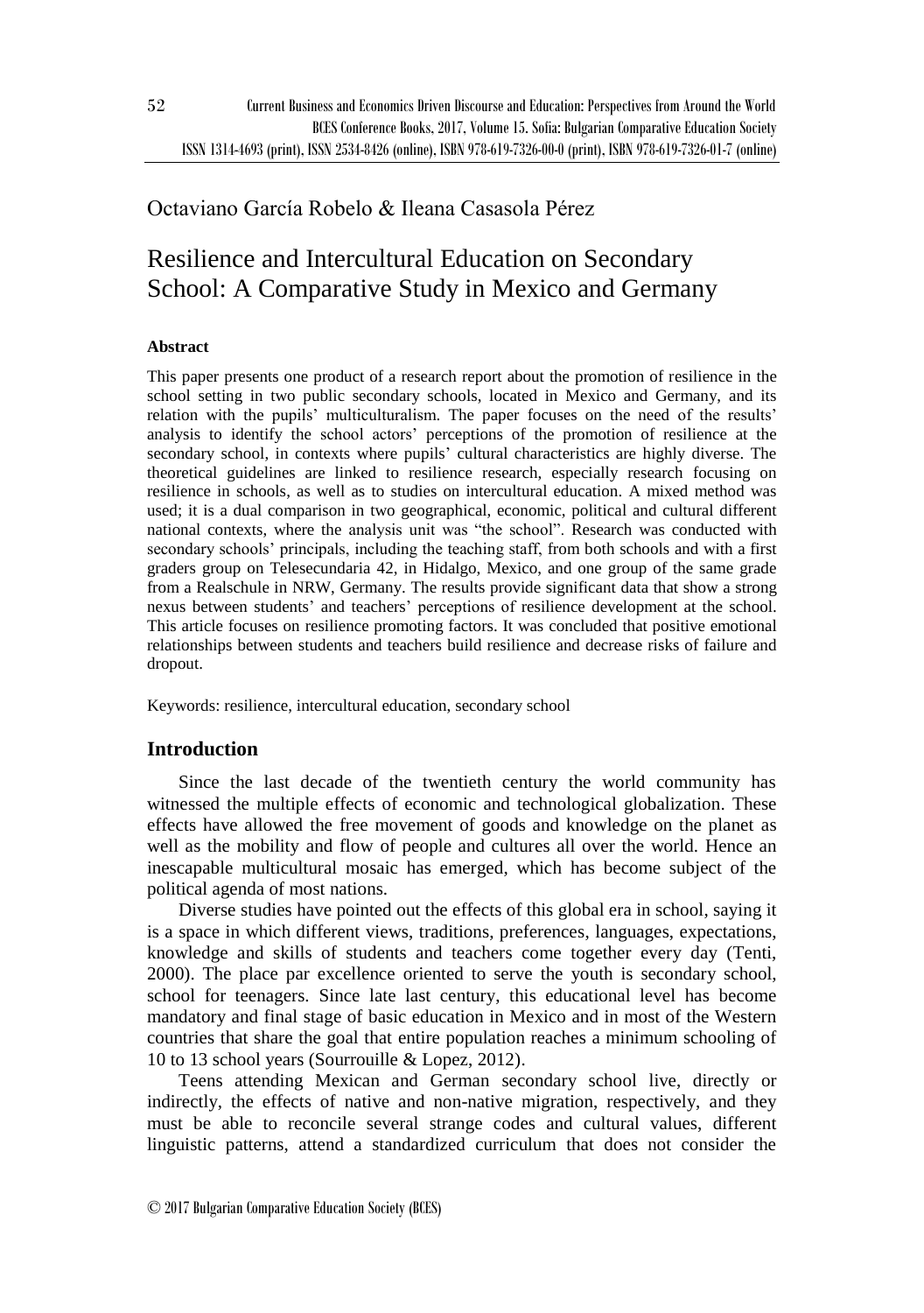different rhythms and styles of learning, nor its physical, motor and cognitive skills or maturation levels. This places them at a risk situation, because the circumstances of schooling are not favourable. Thus, inside the homogeneous school the heterogeneous students live insecurity processes, incomprehension, rejection and academic difficulties, which can become stressors and promoters of failure and dropout, both in Mexican (Canales & Dimas, 2010; Hernandez & Cabrera, 2014) and German secondary school (Ertl, 2006; Faas, 2008).

Therefore it is important to examine promotion resilience in secondary school. Working from this approach favors the identification and promotion of students' strengths, as well as the development of processes to face and successfully cope with diverse vital difficulties (Henderson & Milstein, 2007), as those faced in school settings.

The overall goal of this study was to analyze the actors' perceptions of the resilience promotion in the secondary school in a national context where students' cultural traits are highly diverse. The approach is based on intercultural education discourses.

This article presents an overview of two school actors' (i.e., students and professors) perceptions of the risk decrease and resilience promotion in a Mexican and a German secondary school.

#### **Resilience and intercultural education**

The use of the resilience concept in social sciences within the context of human sciences occurred in the 70s in the Anglo-Saxon world. Resilience approach emerged from efforts to understand the causes of Psychopathology; studies showed that there was a group of infants who did not develop psychological problems despite researchers had predicted so (Masten, 2001; Grotberg, 2006). The first step was to assume that those children were positively adapted because they were "invulnerable" (Koupernik, quoted by Rutter, 1991; Garcia-Vega & Domínguez, 2013); that is, they could "resist" adversity. The second step was to propose the concept of resilience instead of "invulnerability" because resilience can be promoted, while invulnerability is considered an intrinsic individual's feature (Rutter, 1991; Garcia-Vega & Domínguez, 2013).

However, conceptions about resilience can be grouped into two poles. On the one hand, resilience is linked to the idea of resistance to trauma and the ability to overcome it, resilience is closer to an existential dynamics. From this view, authors insist that resilience is not a state, but a dynamic process that begins with contact with the other – educator, family, friends, etc. (Martinez  $& V$ azquez-Bronfman, 2006).

Therefore, resilience as a process expands its potential to explain and promote critical, proactive and autonomous personalities, while opening the individual to the social sphere. At the same time, the concept of resilience as "capacity", that just some people would have, has turned into "process" that we all can develop. Thus, resilience "refers both to individuals in particular and school or family groups being able to minimize and overcome the harmful effects of adversity and disadvantaged contexts and sociocultural deprivation" (Uriarte, 2006, p. 13).

Closely related to the above-named idea, in the last three decades the perspective of "intercultural education" has been mentioned in academic speeches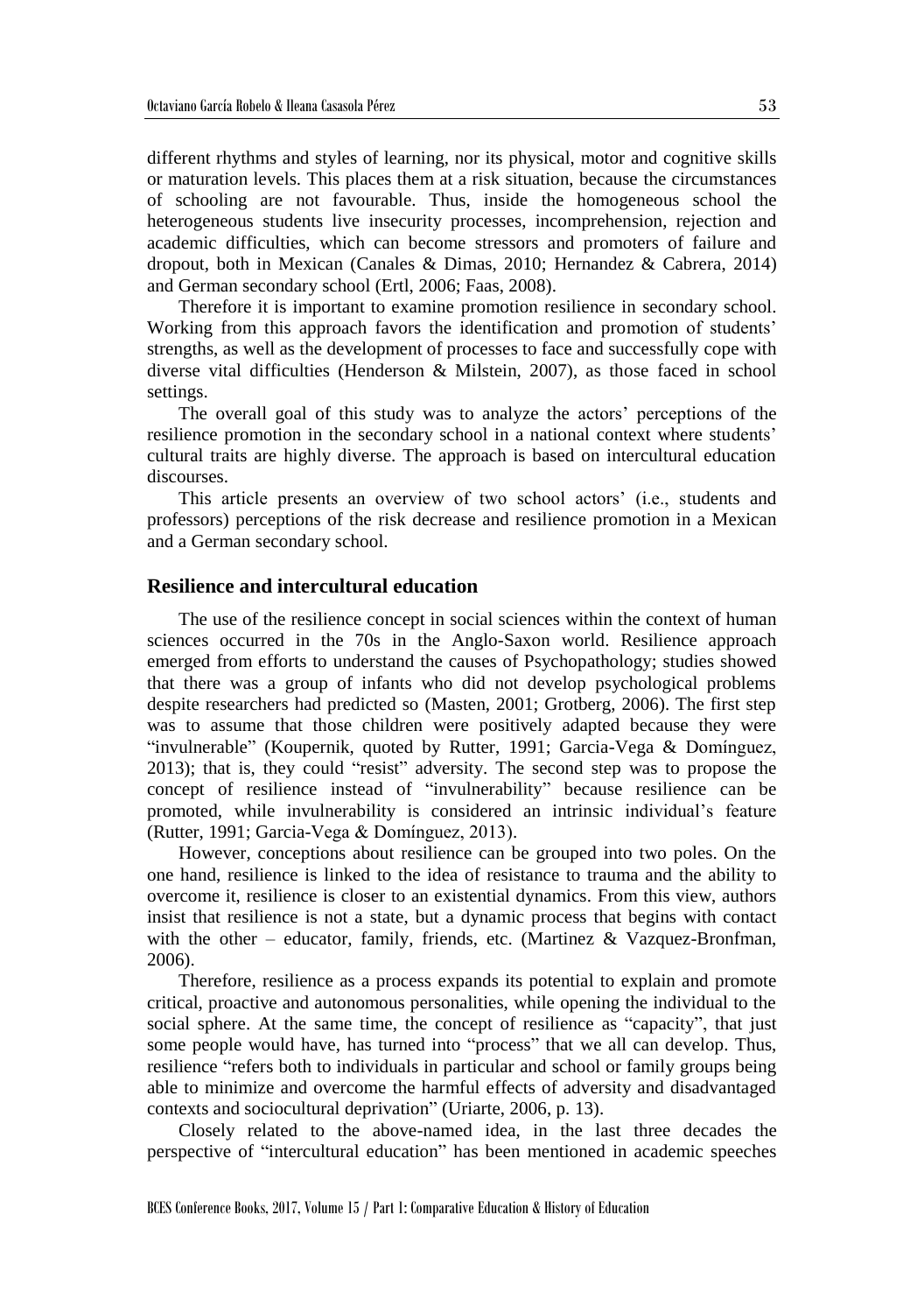and recommendations of international organizations, such as UNESCO, aiming to promote the emergence of societies tending to justice and equity (Jablonska, 2010). Thus, some European countries, such as Germany, that had developed educational proposals for care to immigrant populations who joined school spaces in the second half of the twentieth century, in the context of the post-war period and the technological revolution, changed by the mid-nineties their discourses to include the intercultural education view (Directorate General for the Internal Policies of the Union, 2008). According to Velasco (2010), this did not happen in Mexico, because even though in the 90s an intercultural bias was introduced in education, it was only aimed at the field of indigenous education, which turned from "bicultural bilingual education" (Spanish-Native Mexican Language) to "intercultural bilingual" (Spanish-Native Mexican Language, again). Thus, even though since 1992 national multiculturalism was constitutionally recognized, it was with the publication of the National Education Program 2001-2006 (PNE 2001-2006) that the interest of introducing a cultural bias to public education into all school modalities and levels in order to give positive recognition to different cultures.

#### **The study**

## *Method*

A mixed method with contributions of comparative education was used. A dual comparison was designed in geographically, economically, politically and culturally very different national contexts, but sharing similarities (Manzon, 2007). The unit of analysis is "school". It is a static comparison. Considering that it is oriented to the analysis of relations between contexts and educational synchronous processes, a cross section of the phenomenon was performed.

The selected sample was a convenience sample (Parreira, 2014). The comparison was made in a secondary school located in Hidalgo, Mexico, and a secondary school located in NRW, Germany, during the 2014-2015 school year. Differentiating, comparative criteria and relevant data for comparison criteria were established (macro and micro contextual aspects), as well as analysis categories within them.

The study was conducted with school head teachers, with a group of 13 teachers in Mexico and 11 teachers in Germany, and one 7th grade group with 23 students in Mexico and one with 24 students in Germany.

#### *Assessment tools*

In order to obtain the required information, the following techniques were chosen: document review and analysis; two different questionnaires about resilience in school with Likert-type answers were administered: one for teachers and a simplified version for students adapted from Henderson and Milstein's proposal (2007). School principals were interviewed.

Both questionnaires were previously tested and validated; a Cronbach's alpha of 0.90 was obtained.

This paper is a report of students' and teachers' perceptions of the three factors that build resilience in the school.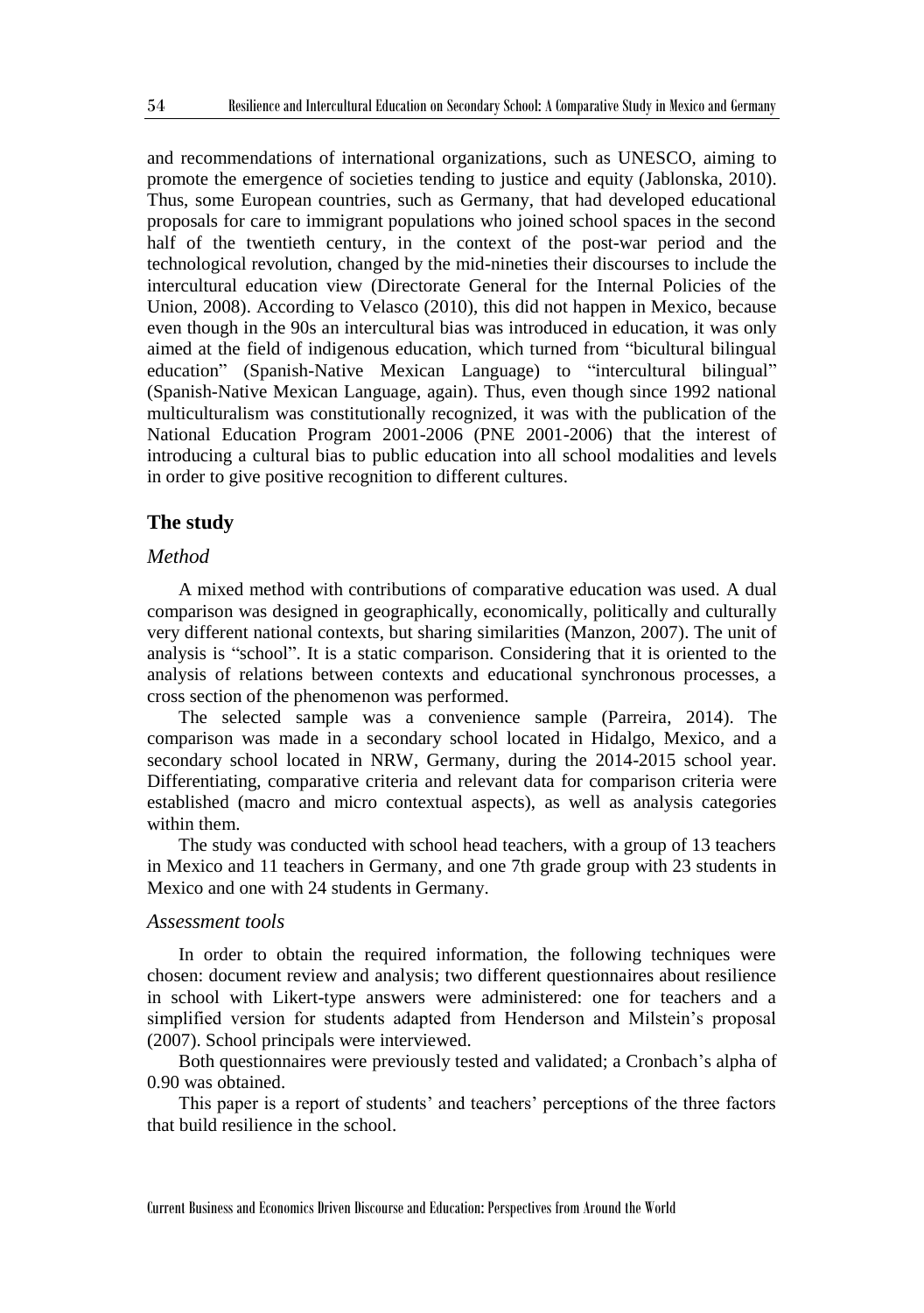### *Results*

Both questionnaires gather data about six factors (Henderson & Milstein, 2007) that promote resilience in school, which are:

- 1. Improving pro-social relations.
- 2. Setting firm and clear limits.
- 3. Teaching "skills for life".
- 4. Providing support and care.
- 5. Establishing and transmitting high expectations.
- 6. Providing participation opportunities.

Those factors are grouped in two categories: the first three factors help to "decrease risks within the environment", while the three remaining factors contribute to "build resilience in the environment".

Questionnaire for teachers was made up of 36 items, six items per each factor. Two items are designed to explore the perception of students' activities in school, other two items explore the relationships among school staff, and the last two items include the familiar context with the school.

Questionnaire for pupils was made up of 12 items, two items per each factor. It explores exclusively their perception of activities and relationships among other students.

Both questionnaires had 4 possible answers per item:

- 1. We are alright in this area.
- 2. We have made great progresses in this area.
- 3. We are starting to work in this area.
- 4. We have done nothing in this area.

For data analysis, answers in each factor were examined. According to the three factors that develop resilience within the environment, students' data show the next results.

For Mexico, regarding the factor "providing support and care", 56.6% of the students chose option 1, 30.4% chose option 2, and 13% chose answer 3. For Germany, percentages were 12.5%, 62.5%, and 20.8%, respectively, and 4.2% chose option 4.

In regard to factor "establishing and transmitting high expectations", 21.7% of the Mexican students chose option 1, 73.9% chose answer 2, and 4.3% chose answer 3. For Germany, percentages were 45.8%, 50%, and 4.2%, respectively.

In regard to the third factor "providing participation opportunities", 47.8% of the Mexican students chose option 1, 39.1% chose option 2, 8.7% chose option 3, and 4.3% answered with 4. For Germany, percentages were 8.3%, 50%, 37.5%, and 4.2%, respectively.

For teacher, the results in the same three factors were as follows. For the factor "providing support and care", 61.5% of the Mexican teachers chose option 2 and 38.5% chose answer 3. For German teachers, percentages were 54.5% and 45.5%, respectively.

For Mexico, regarding the factor "establishing and transmitting high expectations", 46.2% of the teachers chose option 2 and 53.8% chose option 3. For Germany, percentages were 36.4% and 54.5%, respectively, and 9.1% chose option 4.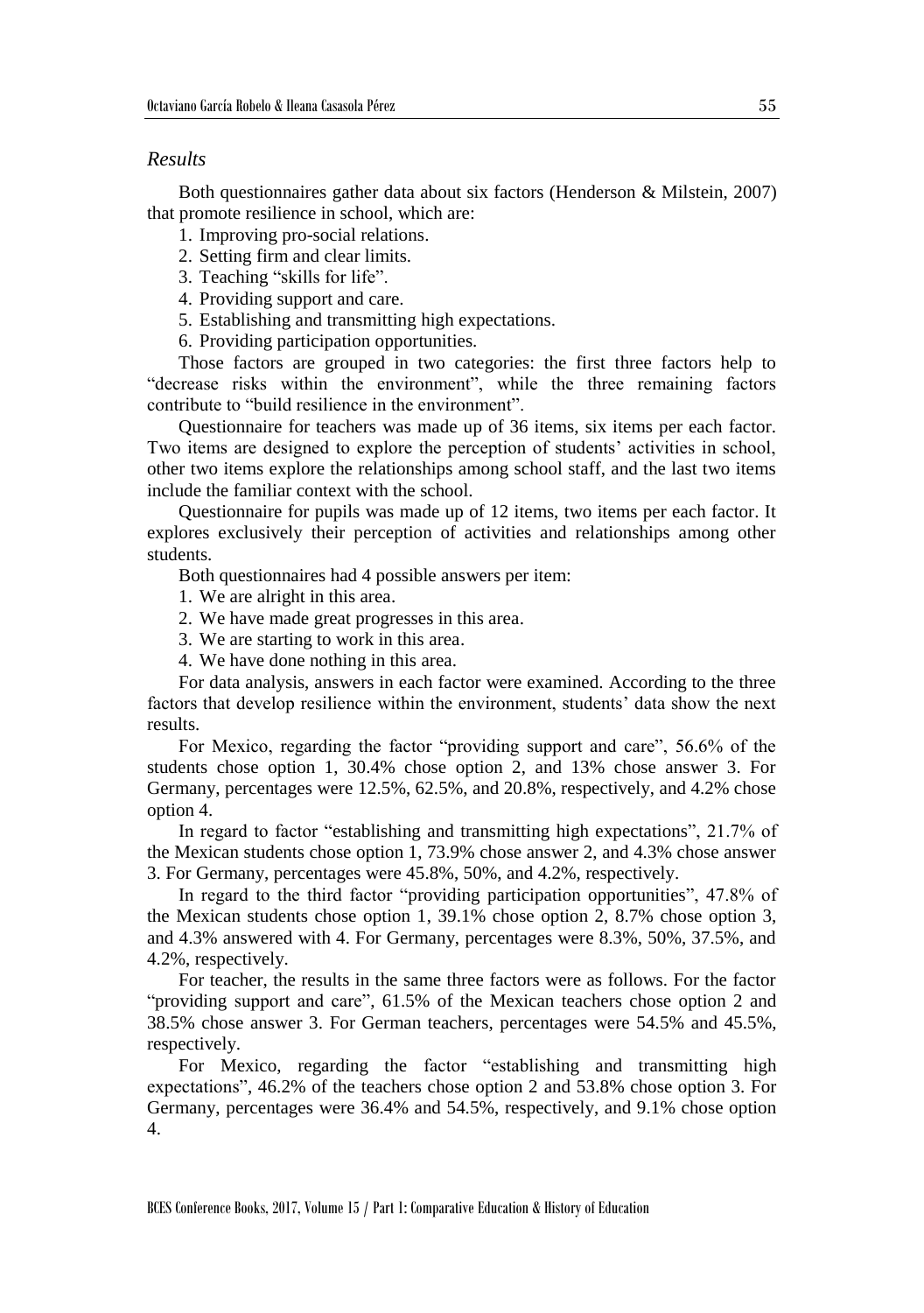In regard to the third factor "providing participation opportunities", 69.2% of the Mexican teachers chose option 2, 15.4% chose option 3, and 15.4% chose option 4. For Germany, percentages were 54.5%, 18.2%, and 18.2%, respectively, and 9.1% chose option 1.

Data analysis for grouped factors showed the next results.

For Mexico, regarding the category "build resilience in the environment", 65.2% of the students chose option 1, 26.1% chose option 2, and 8.7% chose option 3. For Mexican teachers, 61.5% chose option 2, 30.8% chose option 3, and 7.7% chose option 4.

For Germany, regarding the same category, 33.3% of the students chose option 1, 45.8% chose option 2, 16.7% chose option 3, and 4.2% chose option 4. For teachers, 45.5% chose option 2, 36.4% chose option 3, and 18.2% chose option 4.

#### **Conclusion**

After conducting data analysis, we can say that there is a close and strong nexus between students' and teachers' perception of the three factors that build resilience in the school in both analysis units.

This is important, since one of the specific goals of this study was to analyze and contrast the school actors' perceptions of the promotion of resilience at school. According to Manciaux (2013), school has a prominent and privileged place as it is recognized by the community members. The school environment is the second source of security after the home and sometimes it is the only one.

We found that, although the Mexican school has more adverse conditions related to the socio economic, political and social conditions of the country, students and teachers report higher scores than the German analysis unit, especially in the factor of "providing support and care". Data show a difference greater than 40 percentage points between the answers of Mexican and German students regarding this factor. In contrast, only a difference of 7 percentage points between the answers of Mexican and German teachers were identified; however, the same trend was observed. According to Henderson and Milstein (2007), the factor "providing support and care" is the most important aspect for the promotion of resilience in school and, moreover, it is a pillar in its building.

Therefore, it is important to note that even when discourses and policies on intercultural education are more advanced in the German context, the establishment of trust and care between students and teachers, such as those reported in the Mexican analysis unit, may contribute more effectively to the generation of school spaces that promote resilience.

Perhaps this is the biggest challenge in working with teenagers in social vulnerability: recognize them as a group, with their own needs and, thus, be able to see how the context can provide the necessary conditions for their development.

Finally, we consider important to notice that these results are maintained in the line of research that have linked intercultural perspective with the theoretical approach of resilience within school spaces. Thus, some research has been interested in investigating the relationship between immigration processes and resilience in school students in a European context from the perspective of multiculturalism; meanwhile, Martinez and Vasquez-Bronfman (2006) have incorporated this approach to working with children exiles in countries like France and Spain.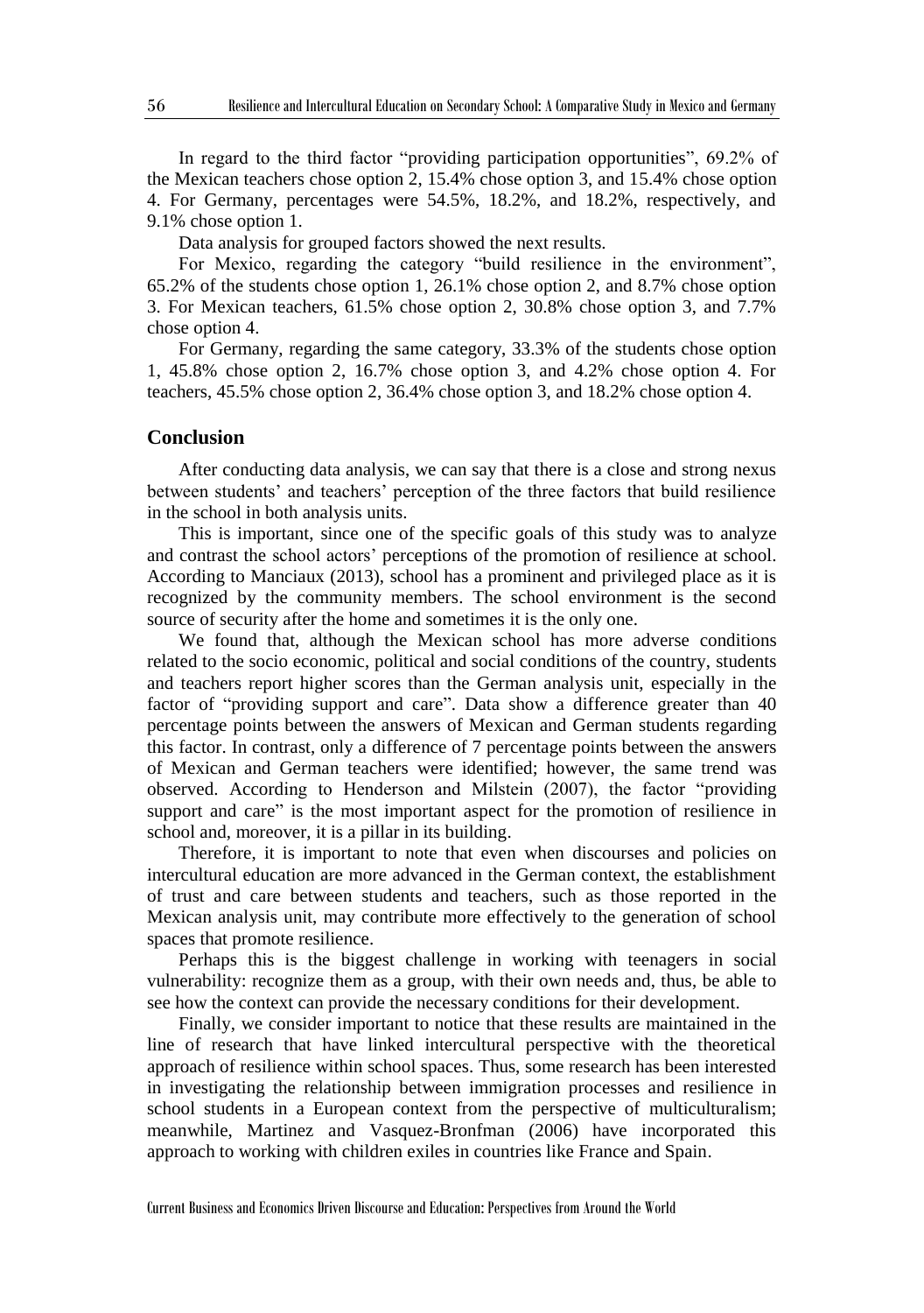It is concluded that positive emotional relationships between students and teachers build resilience and reduce the risks of failure and dropout.

#### **References**

- Canales, E. L. & Dimas, S. S. (2010): *Resiliencia y manejo de emociones en Secundaria. ¿Qué dicen los alumnos, padres y maestros en el espacio de Orientación y Tutoría?* México: Ángeles Ed.-CONACyT.
- Directorate General for the Internal Policies of the Union (2008): *Intercultural education in schools. A comparative study*. Culture and Education, Policy Department: Structural and Cohesion Policies. Brussels: European Parliament.
- Ertl, H. (2006): Educational standards and the changing discourse on education: the reception and consequences of the PISA study in Germany. *Oxford Review of Education*, 32(5), 619-634.
- Faas, D. (2008): From Foreigner Pedagogy to Intercultural Education: an analysis of the German responses to diversity and its impact on schools and students. *European Educational Research Journal*, 7(1), 108-123.
- García-Vega, M. C. & Domínguez-de la Ossa, E. (2013): Desarrollo teórico de la Resiliencia y su aplicación en situaciones adversas: Una revisión analítica. *Revista Latinoamericana de Ciencias Sociales, Niñez y Juventud*, 11(1), 63-77.
- Grotberg, E. H. (2006): *La resiliencia en el mundo de hoy. Cómo superar las adversidades*. España: Gedisa.
- Henderson, N. & Milstein, M. (2007): *Resiliencia en la escuela*. Buenos Aires: Paidós.
- Hernández, M. & Cabrera, L. (2014): El abandono escolar temprano en la población inmigrante: ¿Falta resiliencia o falta de apoyo escolar y sociofamiliar? En E. Soriano, A. J. González & V. Cala, *Retos actuales de educación y salud transcultural*, Tomo II. España: Universidad de Almería.
- Jablonska, A. (2010): La política intercultural del gobierno mexicano en el marco de las recomendaciones de los organismos internacionales. En S. Velasco & A. Jablonska, *Construcción de Políticas Educativas Interculturales en México: debates, tendencias, problemas, desafíos* (pp. 25-62). México: Universidad Pedagógica Nacional.
- Manciaux, M. (2013): *La resiliencia: resistir y rehacerse*. Madrid, España: Gedisa.
- Manzon, M. (2007): Comparing Places. In M. Bray, B. Adamson & M. Mason (Eds.) *Comparative Education Research: Approaches and Methods* (pp. 85-121). Hong Kong: The University of Hong Kong.
- Martínez, I. & Vásquez-Bronfman, A. (2006): *La resiliencia invisible. Infancia, inclusión social y tutores de vida*. Barcelona: Gedisa.
- Masten, A. S. (2001): Ordinary magic: Resilience processes in development. *American Psychologist*, 56, 227-238.
- Parreira, M. (2014): Methodolgie und Methode in der International Vergleichende Erziehungswissenschaft. In M. Parreira & K. Amos, *Inernationale und Vergleichende Erziehungswissenschaft. Geschichte, Theorie, Methods und Forschungsfelder: eine Einführung*. Münster: Waxmann Verlag.
- Sourrouille, F. & López, N. (2012): Desigualdad, diversidad e información. En S. Fachelli, N. López, P. López-Roldán & F. Sourrouille, *Desigualdad y Diversidad en América Latina: hacia un análisis tipológico comparado* (págs. 10-22). Francia: IIPE-UNESCO-OEI.
- Tenti, E. (7-9 de junio de 2000): Culturas juveniles y cultura escolar. Seminario "Escola Jovem: un novo olhar sobre o ensino médio". Brasilia, Brasil: Ministerio da Educacao.

BCES Conference Books, 2017, Volume 15 / Part 1: Comparative Education & History of Education